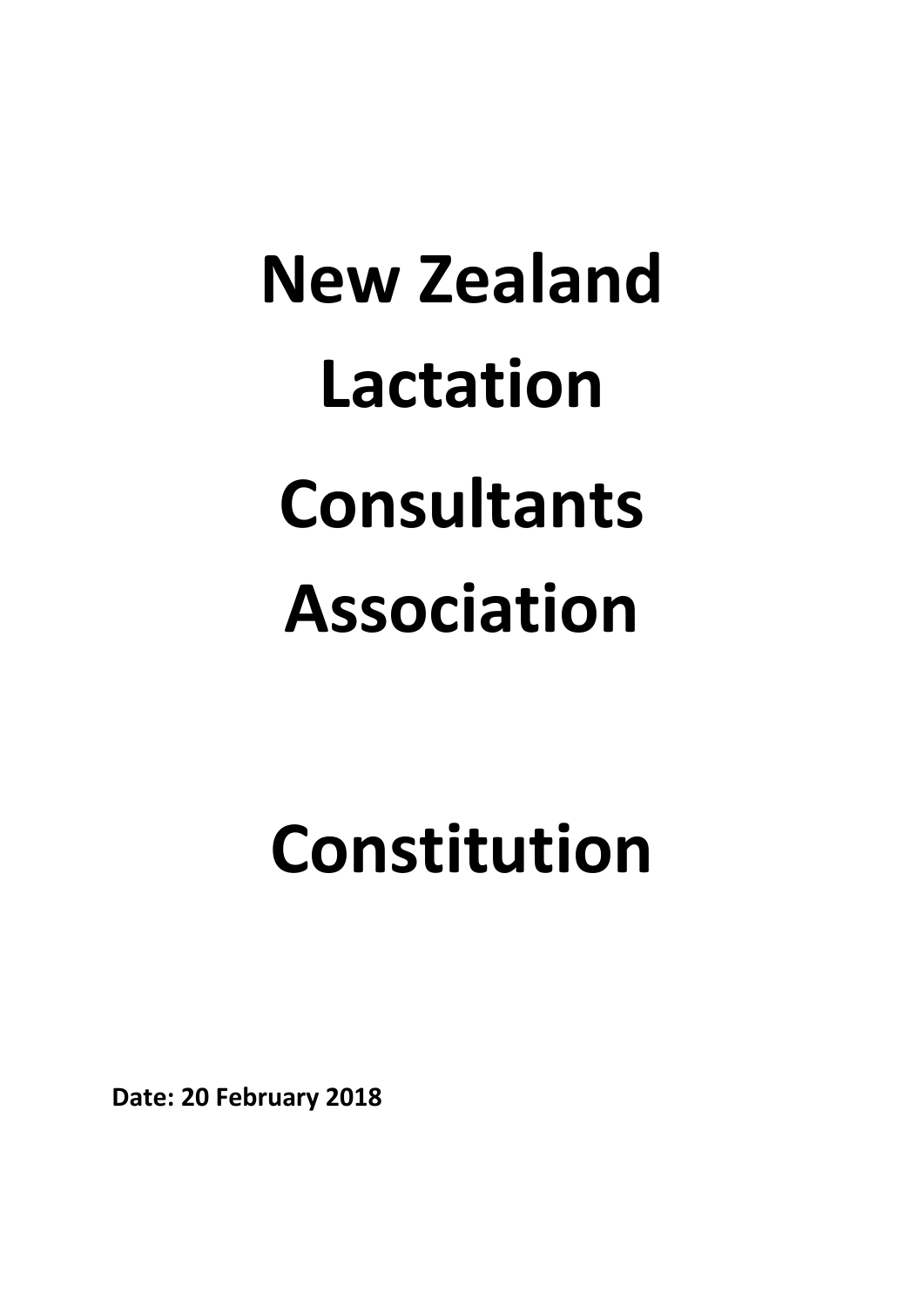# **CONTENTS**

| THE SOCIETY |
|-------------|
|-------------|

# **PAGE**

| $\mathbf{1}$ . |  |
|----------------|--|
| 2.             |  |
| 3.             |  |
| 4.             |  |
| 5.             |  |
| 6.             |  |
| 7.             |  |
| 8.             |  |
| 9.             |  |
| 10.            |  |
| 11.            |  |
| 12.            |  |
| 13.            |  |
|                |  |
| 14.            |  |
| 15.            |  |
| 16.            |  |
| 17.            |  |
| 18.            |  |
| 19.            |  |
| 20.            |  |
| 21.            |  |
| 22.            |  |
| 23.            |  |
| 24.            |  |
| 25.            |  |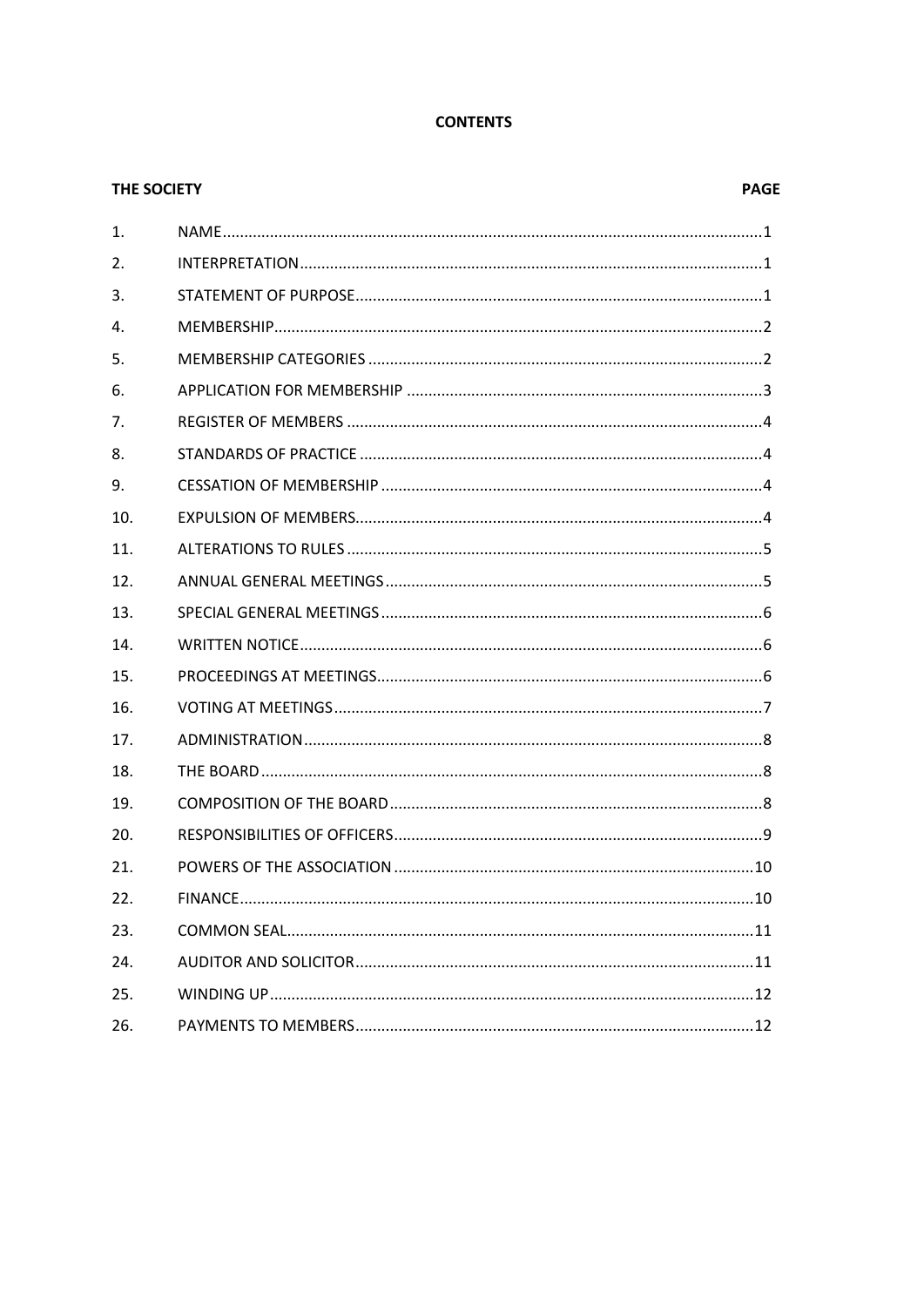# **1. NAME**

The name of this society is the **New Zealand Lactation Consultants Association Incorporated**, hereinafter called the Association.

# **2. INTERPRETATION**

- (i) This Constitution sets out the name, structure and rules of the Association, hereinafter called the Rules.
- (ii) In these rules, unless otherwise stated:

**Board** means the governing body of the Association.

**Board Member** is any Member who is elected to the Board at an Annual General Meeting.

**Branch** means a group of Members based in a particular geographic area.

**Financial Year** means the year ending 31st December.

**General Meeting** means an Annual General Meeting or a Special General Meeting of Members convened in accordance with these Rules.

**Member** means a Member of the Association being Full, Honorary, Associate, Student or Retired as described in section 4.

**Membership Fees**, means the annual fee set for each membership category at an Annual General Meeting.

**Officer** means President, Secretary and Treasurer of the Association.

**Written Notice,** means communication by post, electronic means (including email, website posting), or a combination of these methods.

**Qualification** means the qualification accepted by the Association as the qualifications necessary for a Lactation Consultant.

(iii) In these Rules, a Lactation Consultant means a person who has successfully passed the International Board of Lactation Consultant Examiners Inc. (IBLCE) certification examination or any future equivalent examination or assessment or certification process approved by the Association.

# **3. STATEMENT OF PURPOSE**

The purpose for which the Association is established is to foster optimal maternal and child health by protecting, promoting and supporting breastfeeding and the use of human milk for infants, by:

- (i) providing mutual support and education for New Zealand Lactation Consultants;
- (ii) providing a forum for discussion and regular communication between Lactation Consultants;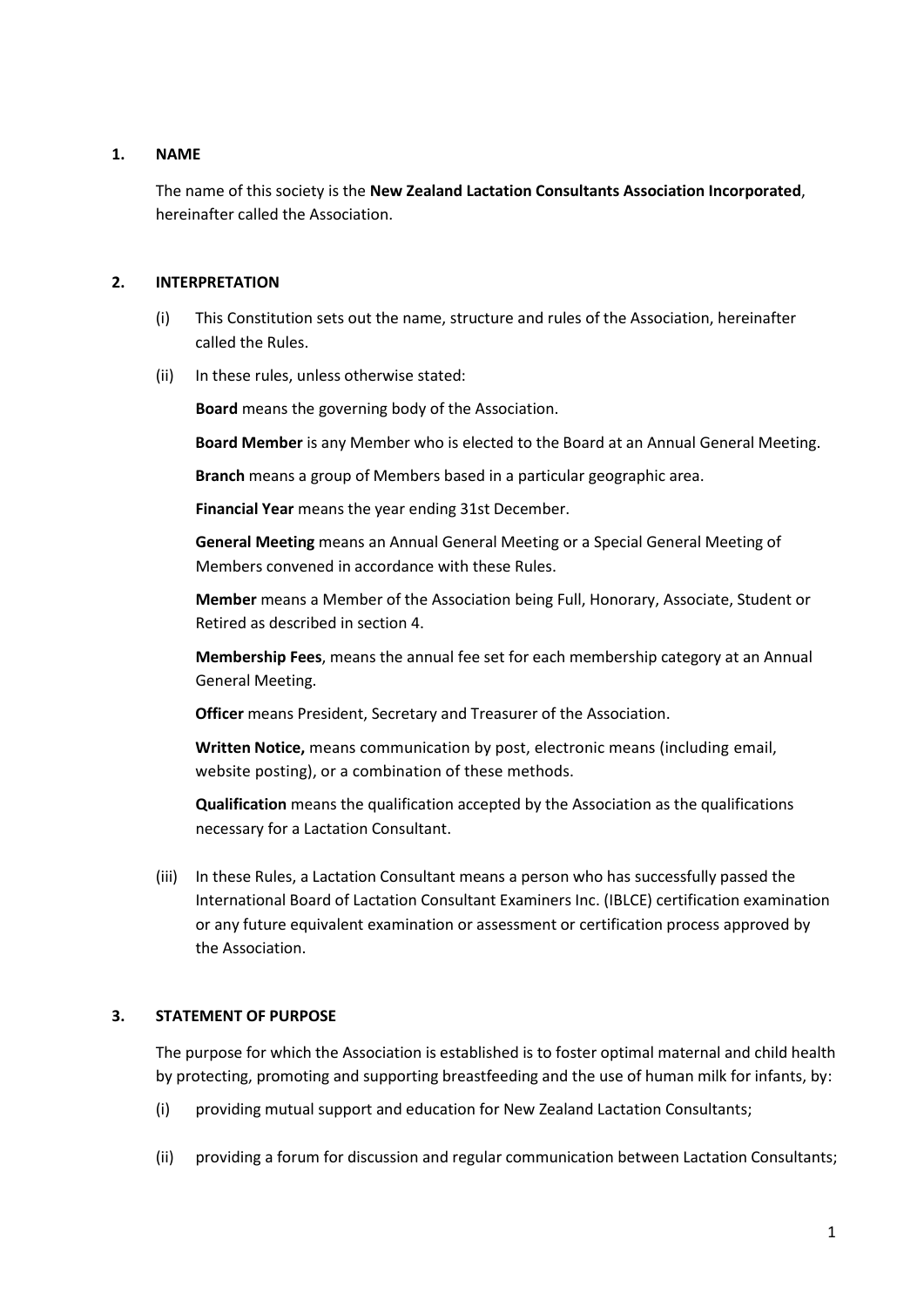- (iii) making representations to relevant authorities on issues of concern to Lactation Consultants and to serve as an Advisory Body for such authorities;
- (iv) maintaining a Directory of Lactation Consultants who are Members and in private practice;
- (v) liaising with other organisations within New Zealand who have objectives similar to the Association;
- (vi) promoting breastfeeding and breastmilk as the biological norm;
- (vii) encouraging New Zealand-based research in the field of breastfeeding and human lactation;
- (viii) supporting the WHO International Code of Marketing of Breast-Milk Substitutes and subsequent relevant World Health Assembly resolutions.

# **4. MEMBERSHIP**

The Association will consist of:

- (i) **Full Members**: being persons who have qualified as Lactation Consultants as defined in Rule 2(ii); who support the purposes of the Association; and who are admitted to membership according to the provisions of these rules;
- (ii) **Honorary Members**: being persons who are or have been a Full Member and who have consistently promoted and supported the purposes of the Association and who are elected by a two thirds majority of the Full Members at a General Meeting of the Association;
- (iii) **Associate Members**: being persons who are clinical professionals or breastfeeding supporters but are not Lactation Consultants;
- (iv) **Student Members**: being persons who are preparing to sit the IBLCE exam. Members can only be granted Student Membership for 2 consecutive years;
- (v) **Retired Members**: being persons who are retired Lactation Consultants who have belonged to NZLCA for 3 years or longer and wish to continue their membership.

# **5. MEMBERSHIP CATEGORIES**

- (i) **Full Members** will be entitled to:
	- a) serve on the Board and nominate Board Members ;
	- b) vote at General Meetings either in person, or by ballot;
	- c) receive educational and promotional material from the Association;
	- d) register for the Association's educational events at discounted membership prices;
	- e) apply for educational funding from the Association after being a Full Member for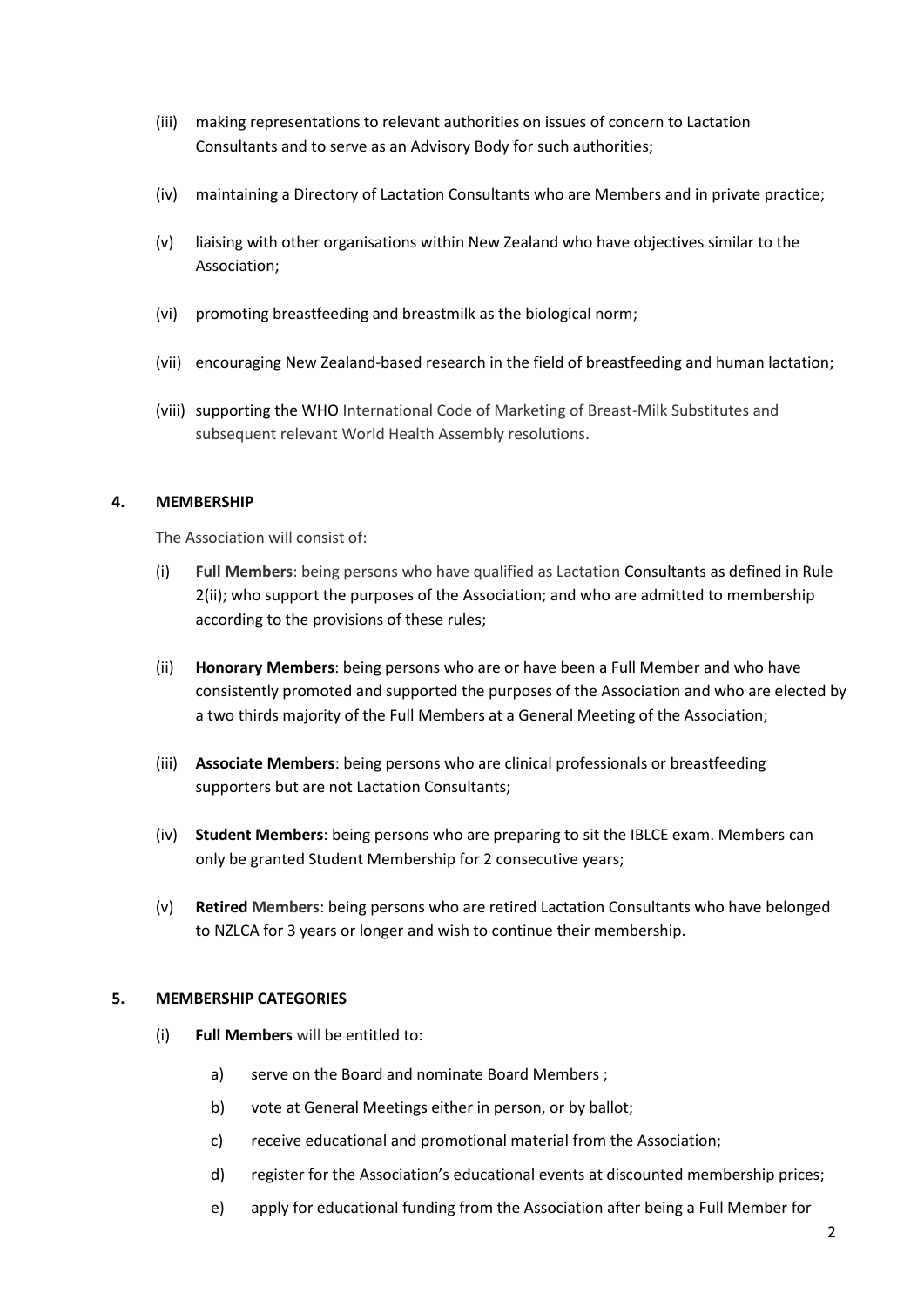two consecutive years;

- f) receive such other benefits as will be determined by the Association from time to time.
- (ii) **Honorary Members** will be entitled to all the privileges of membership as set out in Rule 5(i).
- (iii) **Associate Members** will be entitled to:
	- a) receive educational and promotional material from the Association;
	- b) register for the Association's educational events at discounted membership prices;
	- c) receive such other benefits as will be determined by the Association from time to time.
- (iv) **Student Members** will be entitled to:
	- a) receive educational and promotional material from the Association;
	- b) register for the Association's educational events at discounted membership prices;
	- c) receive such other benefits as will be determined by the Association from time to time.
- (v) **Retired Members** will be entitled to:
	- a) receive educational and promotional material from the Association;
	- b) register for the Association's educational events at discounted membership prices;
	- c) receive such other benefits as will be determined by the Association from time to time.

# **6. APPLICATION FOR MEMBERSHIP**

- (i) An application by a person to become a Member of the Association will be made in writing in a form determined by the association and
	- a) lodged with the Secretary;
	- b) accompanied by proof of qualification as appropriate;
	- c) accompanied by the signed declaration and appropriate annual membership fee.
- (ii) Upon an application being approved, the Secretary will immediately notify the applicant by Written Notice.
- (iii) The Secretary will enter the applicant's name in the Register of Members, and the applicant will then be deemed to be a Member.
- (iv) A right, privilege or obligation of a person
	- a) may not be transferred to another person;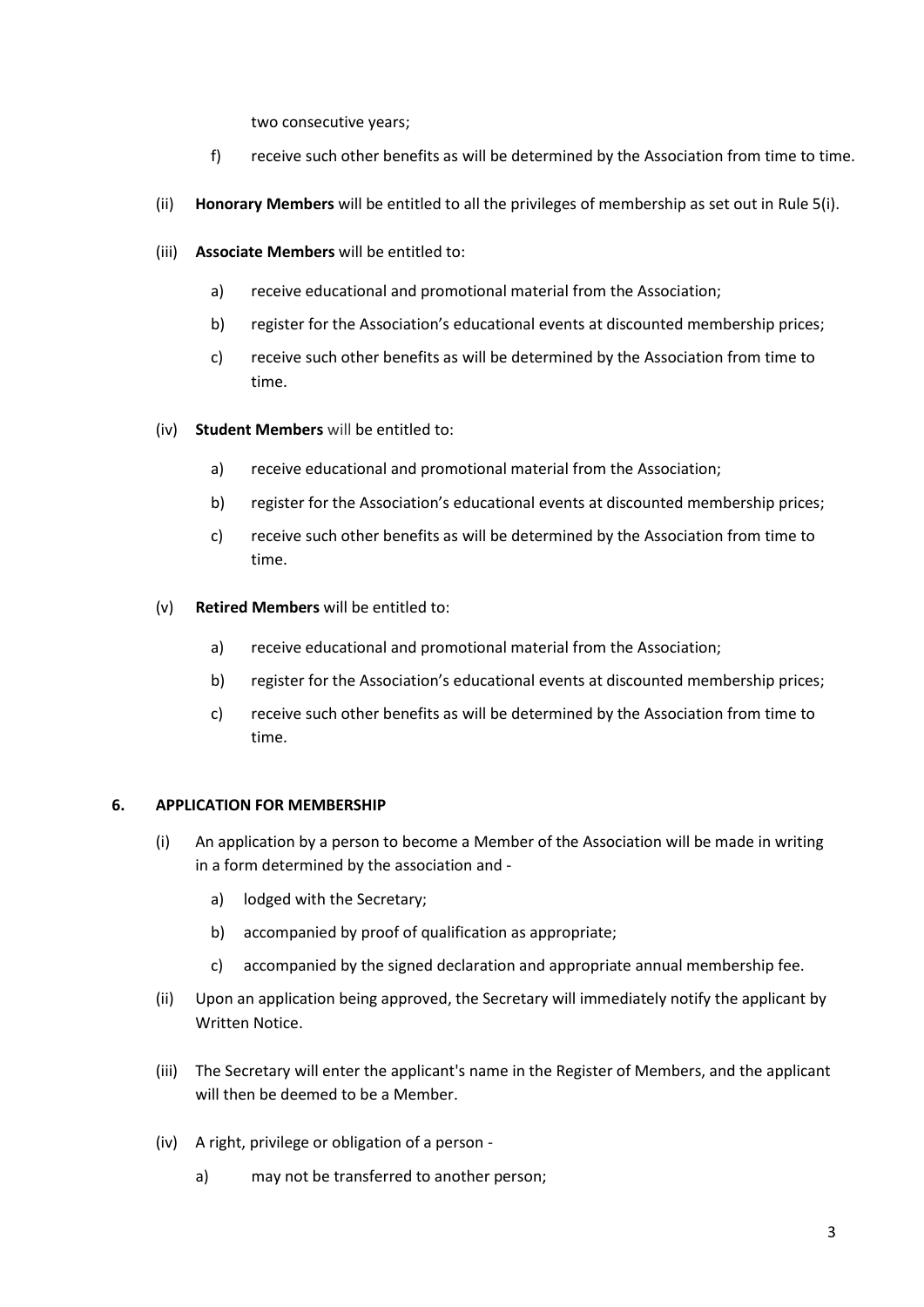b) terminates upon resignation of the Member, death or expulsion.

# **7. REGISTER OF MEMBERS**

The Secretary will keep and maintain a Register of Members recording the full name, contact details, date and details of qualification. The date of registering as a Member and the date of any resignation.

# **8. STANDARDS OF PRACTICE**

- (i) Standards of practice determined by the Association will be binding on all Members.
- (ii) Standards of practice may be amended or added to at a General Meeting properly convened for the purpose provided that any such amendment or addition is accepted by not less than a two thirds majority of those Full Members voting.
- (iii) In the absence of the Association's having written standards of practice, the Association will adopt the IBLCE Code of Professional Conduct, the IBLCE Scope of Practice for IBCLCs and the ILCA Standards of Practice for International Board Certified Lactation Consultants.

# **9. CESSATION OF MEMBERSHIP**

- (i) A Member will cease to be a Member if:
	- a) the Member notifies the Secretary in writing of the decision to resign;
	- b) the Member has failed to remit the outstanding fees within two calendar months of the fees becoming due and payable. This may be waived at the discretion of the Board;
	- c) the Member has been expelled from the Association according to the provisions of these Rules.
- (ii) The Secretary will enter the date of resignation or expulsion of the Member in the Register of Members.

# **10. EXPULSION OF MEMBERS**

- (i) Subject to the Rules of the Association, the Board may, by a two thirds majority vote, expel a Member from the Association if the Association is of the opinion that:
	- a) the Member has refused or neglected to comply with these Rules; or
	- b) the Member's behaviour has been deemed prejudicial to the interests or purposes of the Association.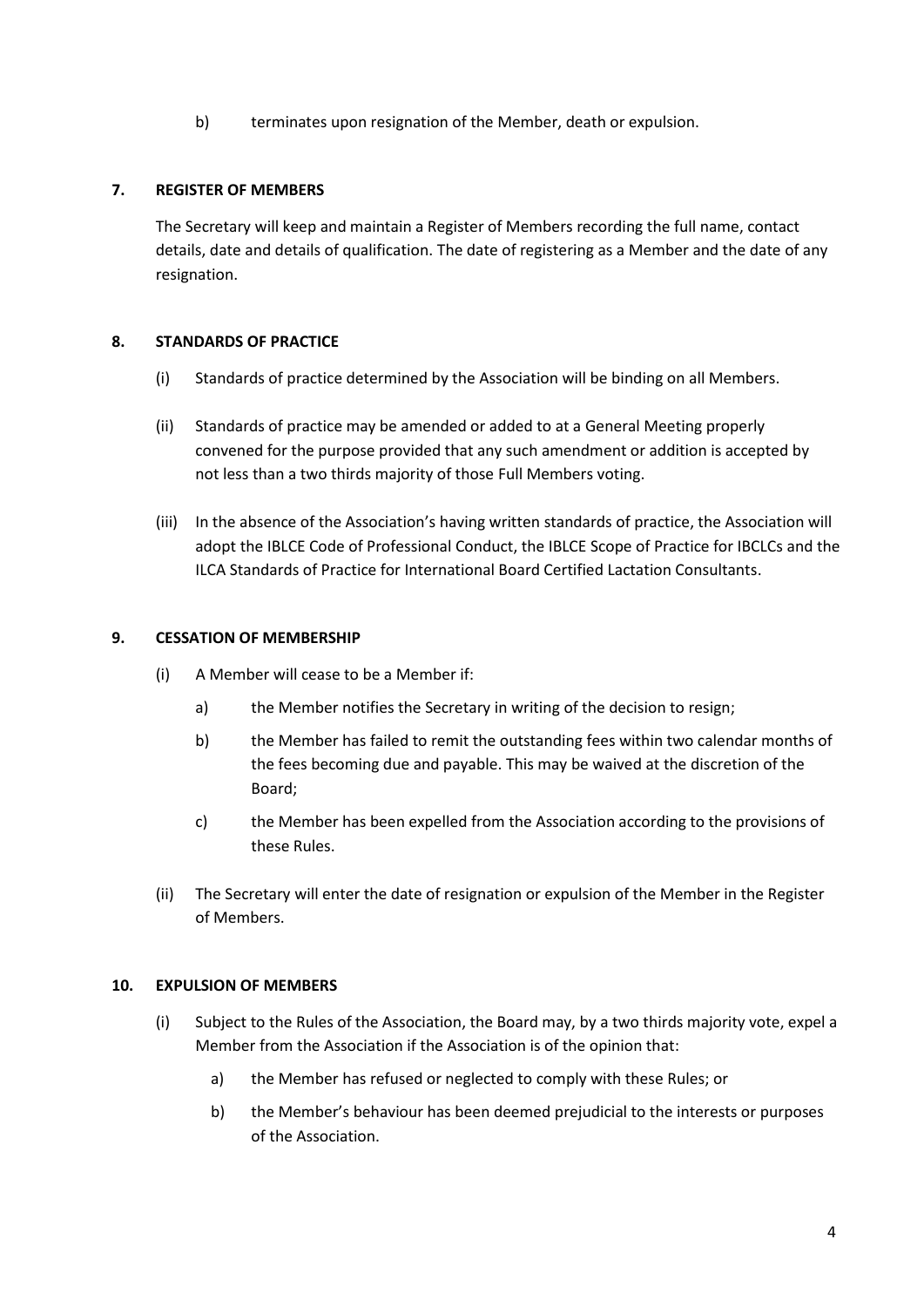- (ii) The Member will be given 14 days Written Notice of such a complaint and invited to submit a written response to the Board within a further 14 days and to present a personal statement for discussion.
- (iii) The Member will be given an opportunity to be heard at a Board or Special Meeting.
- (iv) The Board Members will vote by secret ballot on whether or not the member will be expelled.
- (v) Expulsion will not prohibit a member from reapplying to be a Member after a period of 2 years from the date on which they were given their notice of expulsion.

# **11. ALTERATIONS TO RULES**

- (i) The rules of the Association may be altered, amended, rescinded or repealed and new rules may be made by the Association at an Annual or Special General Meeting provided that no alteration in the rules will be allowed if in any way the alteration alters the charitable nature of the objects of the Association.
- (ii) A resolution altering the rules will be passed by a two thirds majority, provided that prior to the meeting, 28 days Written Notice is given to Members of the intention to seek alteration.

# **12. ANNUAL GENERAL MEETINGS**

- (i) The Annual General Meeting of Members will be held once in each calendar year, no later than 6 months from the Association's balance date at such time and place as the Board will determine.
- (ii) The purpose of the Annual General Meeting will be to:
	- a) confirm the minutes of the preceding Annual General Meeting and of any other General Meeting held since that meeting;
	- b) receive the report of the Board for the preceding year;
	- c) receive the financial statements for the preceding year;
	- d) elect the Board Members of the Association;
	- e) transact any special business of which notice is given in accordance with these rules;
	- f) set annual membership fees for each membership category.
- (iii) A Member wishing to bring any business to an Annual General Meeting may give notice of that business in writing to the Secretary. Any such business must be received by the secretary no later than 56 days before the date of that Annual General Meeting.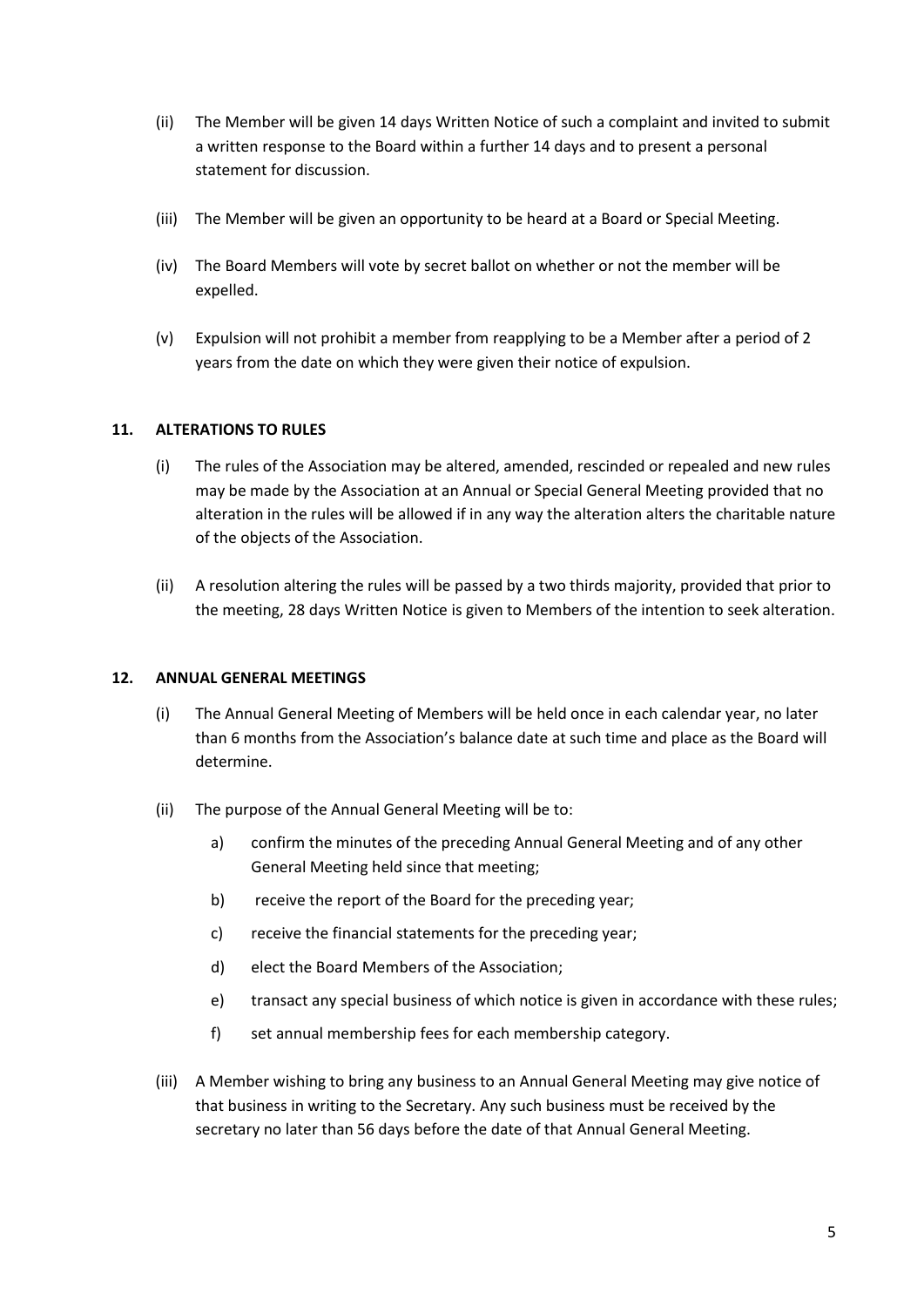#### **13. SPECIAL GENERAL MEETINGS**

- (i) All General Meetings other than the Annual General Meeting will be called Special General Meetings;
- (ii) Special General Meetings may be called by the Board;
- (iii) The Board must call a Special General Meeting if the Secretary receives a written request to do so signed by at least a 10% of the Members; and –
	- a) the Special General Meeting must be convened no less than 56 days and no more than 70 days following receipt of the written request;
	- b) the written request for a Special General Meeting will state the objects of the meeting and will be signed by the Members making the written request and be sent to the address of the Secretary;
	- c) should the Board not convene a Special General Meeting within 56 days of the date on which the written request was sent to the Secretary ("the Written Request Date") Members making the written request may convene a Special General Meeting to be held no less than 90 days after The Written Request.
- (iv) The same notice and quorum will be required as for the Annual General Meeting.

# **14. WRITTEN NOTICE**

- (i) Written Notice of General Meeting will be given to every Member as follows:
	- a) 90 days' notification of the date of the Annual General Meeting.
	- b) 28 days' notice of all General Meetings containing the information set out in 14(ii) and 14(iii).
- (ii) Written Notice will be given to every Member, to the contact details provided by the Member in the register of Members. Accidental omission to give notice will not invalidate the meeting in question.
- (iii) The Written Notice will state the date, and the time and the place of the meeting, and the nature of the business to be transacted at the meeting.
- (iv) No business other than that set out in the Written Notice convening the meeting will be transacted at the meeting.

# **15. PROCEEDINGS AT MEETINGS**

(i) Seven Full Members in number present in person will constitute a quorum for the transaction of the business at a General Meeting.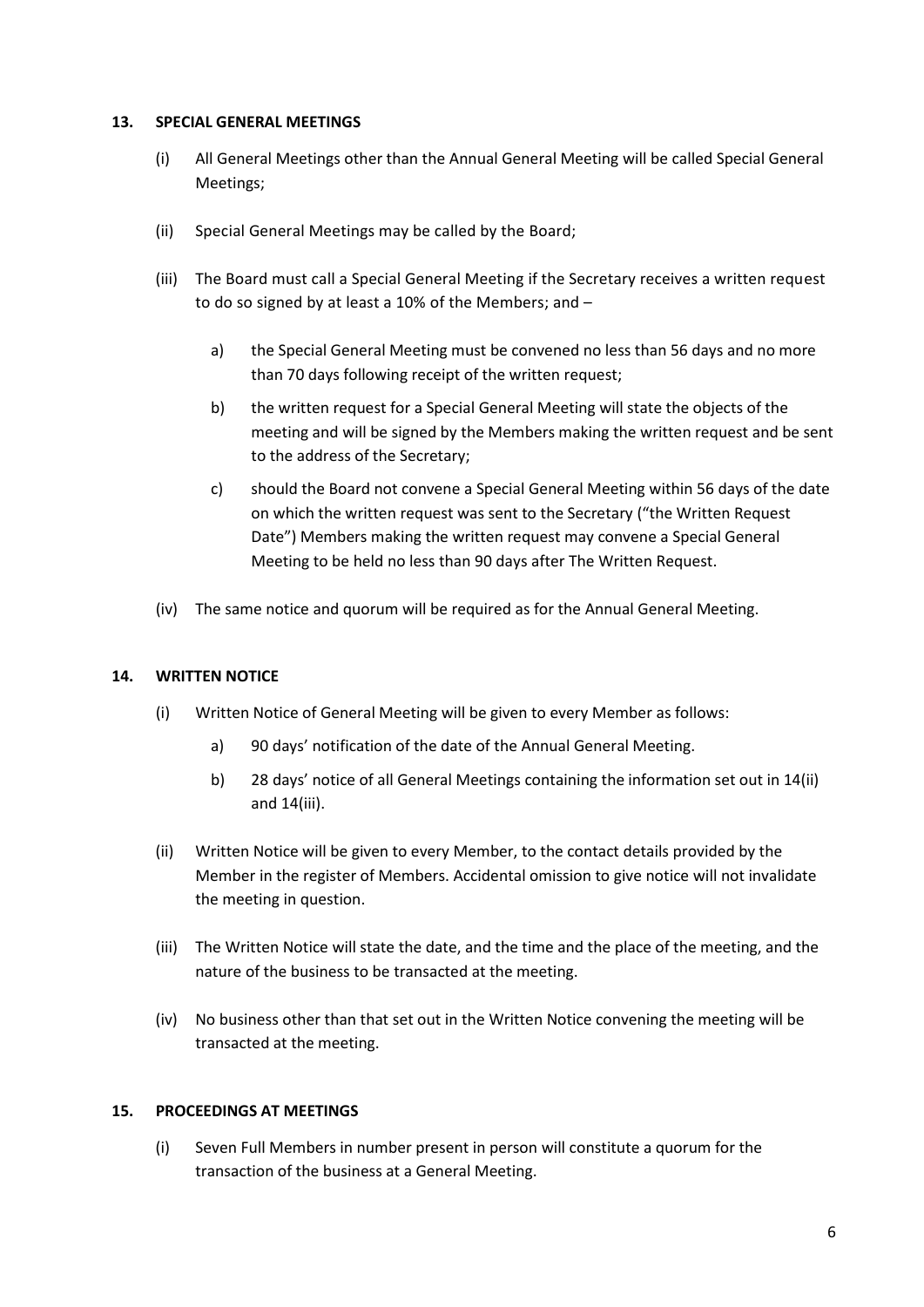- (ii) If within half an hour after the appointed time for the commencement of a General Meeting a quorum is not present, the meeting will stand adjourned to a time and place specified by the Chairperson at the time of the adjournment, except if the meeting is convened on the requisition of Members, in which case the meeting will lapse.
- (iii) If at the adjourned meeting a quorum is not present within half an hour after the time for the commencement of the meeting, the Full Members present, being not less than 4, will be a quorum.
- (iv) The President, or in the absence of the President, the Vice-President, will chair each General Meeting of the Association.
- (v) If the President and Vice-President are both absent from a General Meeting, the Full Members present will elect one of the Full Members to chair the meeting.
- (vi) The Chair of the General Meeting at which a quorum is present, may, with the consent of the meeting, adjourn the meeting from time to time and place to place, but no business will be transacted at the adjourned meeting other than the business left unfinished at the meeting at which the adjournment took place.
- (vii) No notice of an adjournment is necessary except where a meeting is adjourned for more than 21 days, in which case a like notice of the adjourned meeting will be given as in the case of the general meeting.

# **16. VOTING AT MEETINGS**

- (i) Any person entitled to vote will be entitled to one vote on each motion.
- (ii) The Chair of the meeting will be entitled to vote and in the event of an equal division will have a second or casting vote.
- (iii) On any given motion at an Association Meeting, the Chairperson will in good faith: determine whether to vote by:
	- a) Voices;
	- b) Show of hands;
	- c) Secret ballot.
- (iv) If any person entitled to vote demands a secret ballot before a vote by voices or show of hands has begun, voting must be by secret ballot.
- (v) If a secret ballot is held, the person authorised to receive and count postal votes at a Meeting may cast votes according to the postal votes received and the Chairperson will have a casting vote.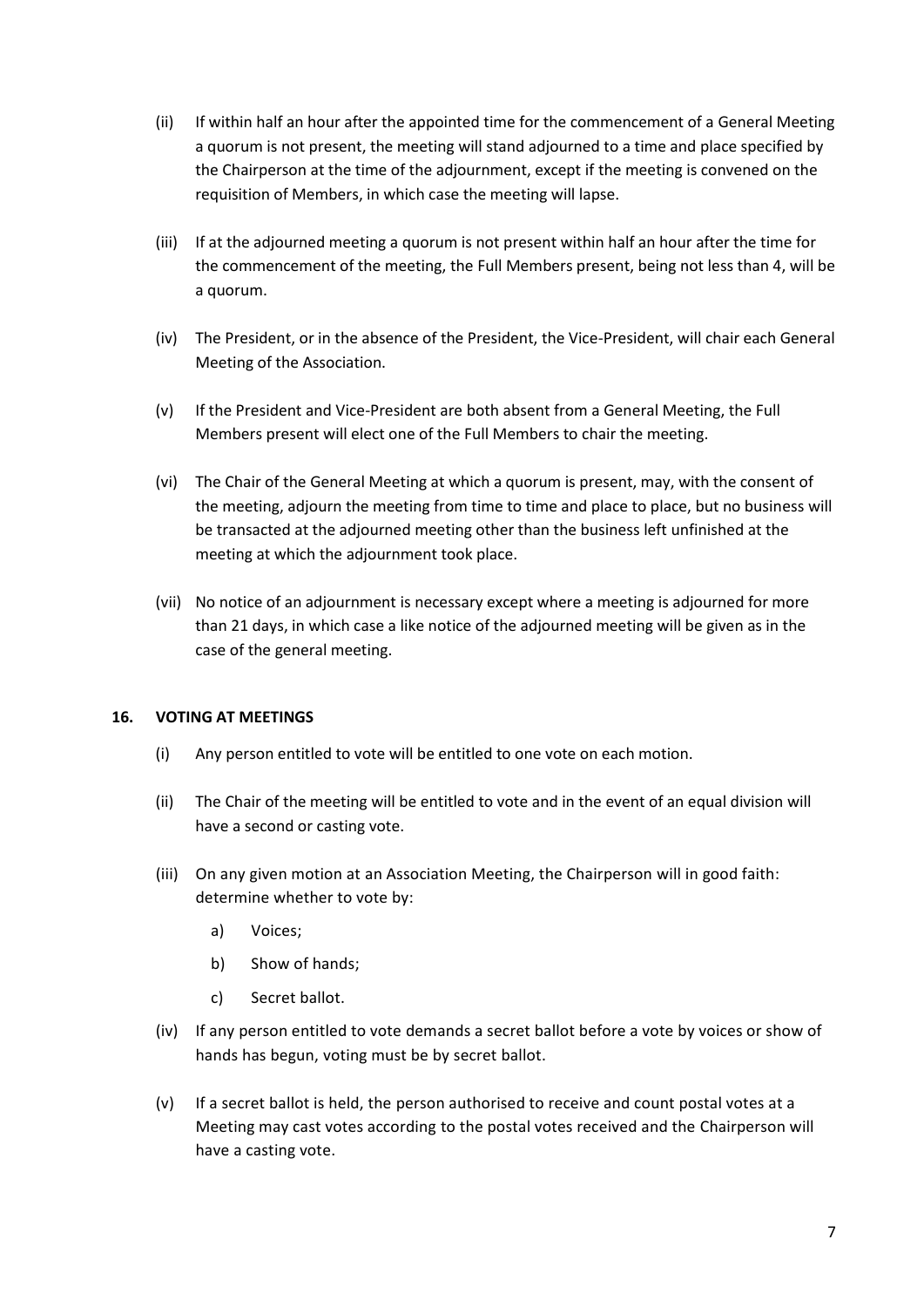- (vi) If a poll is demanded, the Board will cause a postal ballot to be taken on any business of which due and proper notice has been given, provided that the manner in which the ballot is conducted maintains the confidentiality of the way in which the vote is exercised.
- (vii) Where the Board determines to conduct a ballot, those entitled to vote may either vote in person or by Written Notice.
- (viii) A Member is not entitled to vote at any General Meeting unless all moneys due and payable by the Member to the Association have been paid.

# **17. ADMINISTRATION**

The affairs of the Association will be managed by the Board.

# **18. THE BOARD**

- (i) Will administer the national business and affairs of the Association on behalf of the Members.
- (ii) Has power, subject to these Rules, to perform all such acts and things as appear to the Board to be essential for the proper management of the business and affairs of the Association.
- (iii) Will have power to establish and appoint Members to subcommittees and such subcommittees will report to the Board in the manner required.
- (iv) May delegate its powers to such other Members or groups of Members as it may from time to time determine.

# **19. COMPOSITION OF THE BOARD**

- (i) The Board will comprise a maximum of 6 members, 3 of whom will hold Officer positions, those being President, Secretary and Treasurer who will be elected at the Annual General Meeting.
- (ii) Notwithstanding 19(i), the Board may co-opt other Members to perform specific duties for a specific time frame.
- (iii) The immediate Past President may be seconded on to the Board in an advisory role for a further 12-month term.
- (iv) In the event of a casual vacancy occurring in on the Board, the Board may appoint an eligible Member of the Association to fill the vacancy and the Member so appointed will remain on the Board, subject to these Rules, until the next Annual General Meeting.
- (v) Each Board Member may remain on the Board for 3 years and then may seek re-election for a further 3 years, provided that no Board Member remains on the Board continuously in the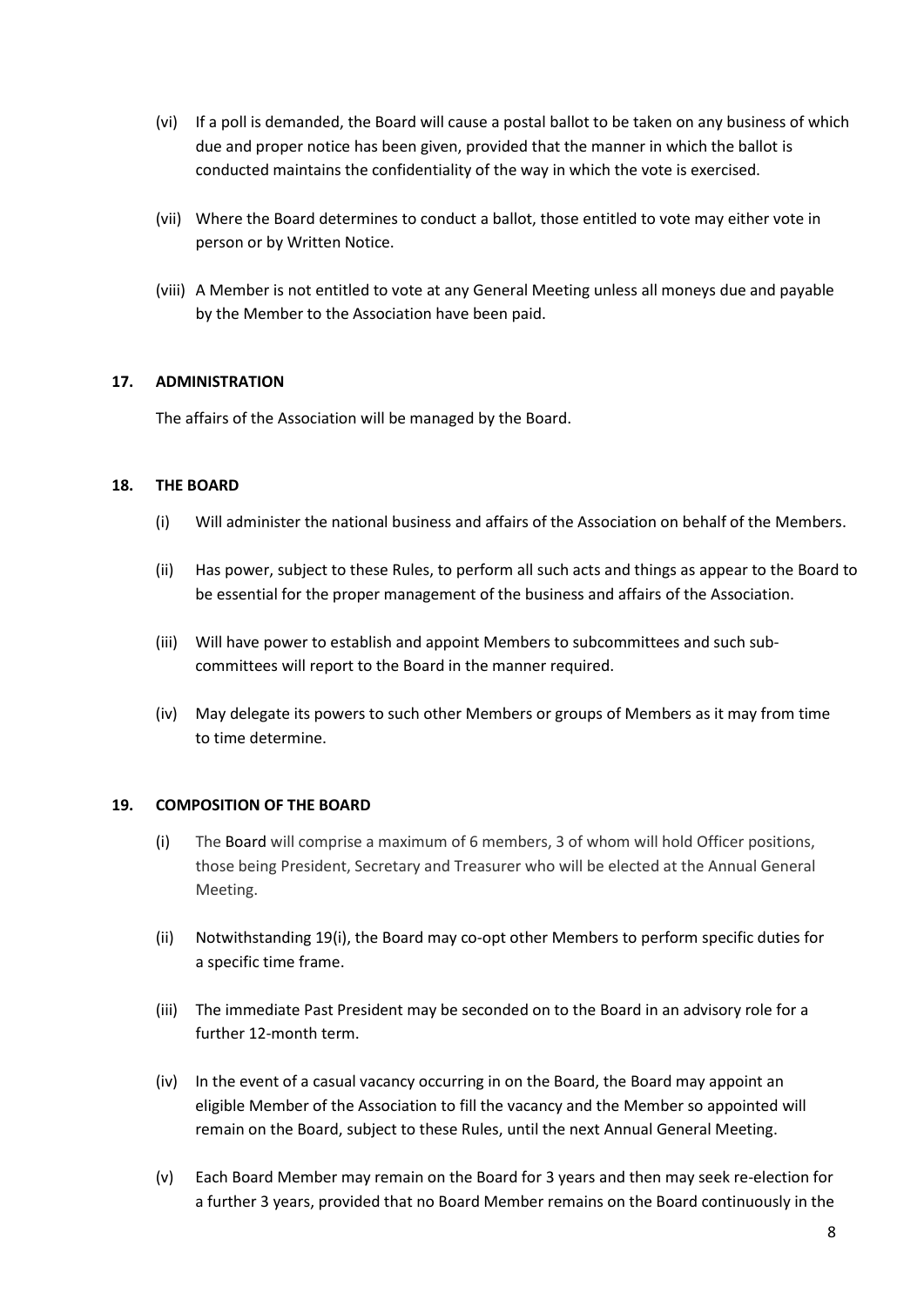same position for longer than 3 years. Board Members may seek re-election for another position provided no Board Member will remain on the Board for more than 6 years.

(vi) No Board Member will hold more than one position on the Board at any one time.

# **20. RESPONSIBILITIES OF OFFICERS**

- (i) The **President's** role is to:
	- a) ensure that the Rules are followed;
	- b) convene meetings;
	- c) chair meetings, deciding who may speak and when;
	- d) oversee the operation of the Association;
	- e) report on the operation of the Association at each Annual General Meeting;
	- f) advise the Registrar of Incorporated Societies of any alteration to the Rules;
	- g) select a Vice-President from within Board Members;
	- h) such other duties as may be required from time-to-time.
- (ii) The **Secretary's** role is to:
	- a) record the minutes of Meetings;
	- b) hold the Association's records, documents, and books;
	- c) receive and reply to correspondence as required by the Board;
	- d) send out correspondence to Members as required;
	- e) send out Written Notice of Special Meetings, Special Resolutions and Annual General Meetings;
	- f) maintain the Register of Members;
	- g) such other duties as may be required from time-to-time.

The Secretary's duties may be carried out by the Secretary or by other persons to whom specific tasks may be delegated including (but not limited) to a Minutes Secretary, a Membership Secretary or an Administrator.

The task of maintaining the Register of Members may also be shared with the Treasurer.

- (iii) The **Treasurer**'s role is to:
	- a) collect and receive all payments made to the Association. These payments must be banked within seven days after they are received;
	- b) keep a true and accurate record of the Association's accounts, so that the Association's financial situation can be clearly understood at any point in time;
	- c) give a financial report and statement of accounts (including an Income and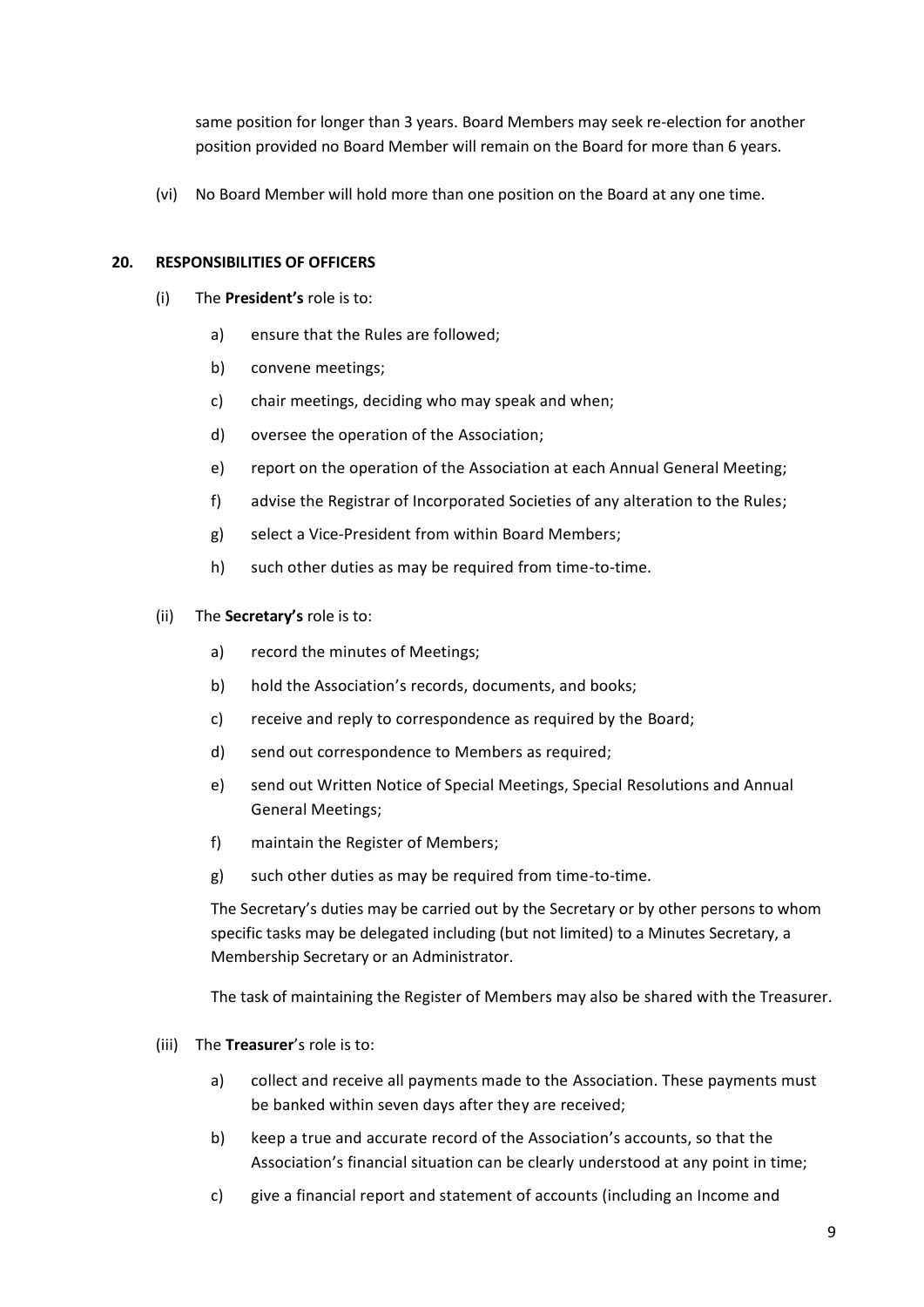Expenditure Account and Balance Sheet) at each Annual General Meeting and more often if either the Board or a majority of the Association decides this in a Meeting;

- d) forward the annual financial statements for the Association to the Registrar of Incorporated Societies upon approval by the Members at an Annual General Meeting;
- e) such other duties as may be required from time-to-time.

# **21. POWERS OF THE ASSOCIATION**

The Association will have the following powers to:

- (i) purchase, take on lease, hire, acquire or manage real and personal property in such a manner as the Association may think fit;
- (ii) invest, deal with, dispose of and sell all or any part of the Association's funds or property in such a manner as the Association may think fit;
- (iii) borrow, raise or secure the payment of moneys in such a manner as the Association may think fit;
- (iv) hire or remunerate any person or company for services in or about the formation, organisation, extension, promotion, training and business of the Association, provided that any payments made are reasonable and no greater than current market rates;
- (v) contract for money or money's worth the services of persons or groups to carry out meetings or workshops in accordance with the aims, objectives and philosophy of the Association;
- (vi) hire out facilities to persons or groups carrying out the aims, objectives and philosophy of the Association;
- (vii) charge a fee to organisations or individuals seeking the assistance of the Association by way of educative material or presentations;
- (viii) receive Koha, subscription dues, subsidies, grants endowments, legacies, loans, bequests or donations from individuals or organisations whether the money, goods or services offered are in response to services provided by the Association or otherwise, provided that the Association may decide, by consensus, to reject any donation if the acceptance of it would for any reason compromise the aims, objectives or philosophy of the Association.

# **22. FINANCE**

- (i) An annual subscription will be payable as set by the Association;
- (ii) all monies received by the Association will be banked within 7 days of receipt. Receipts will be issued by the Association on request;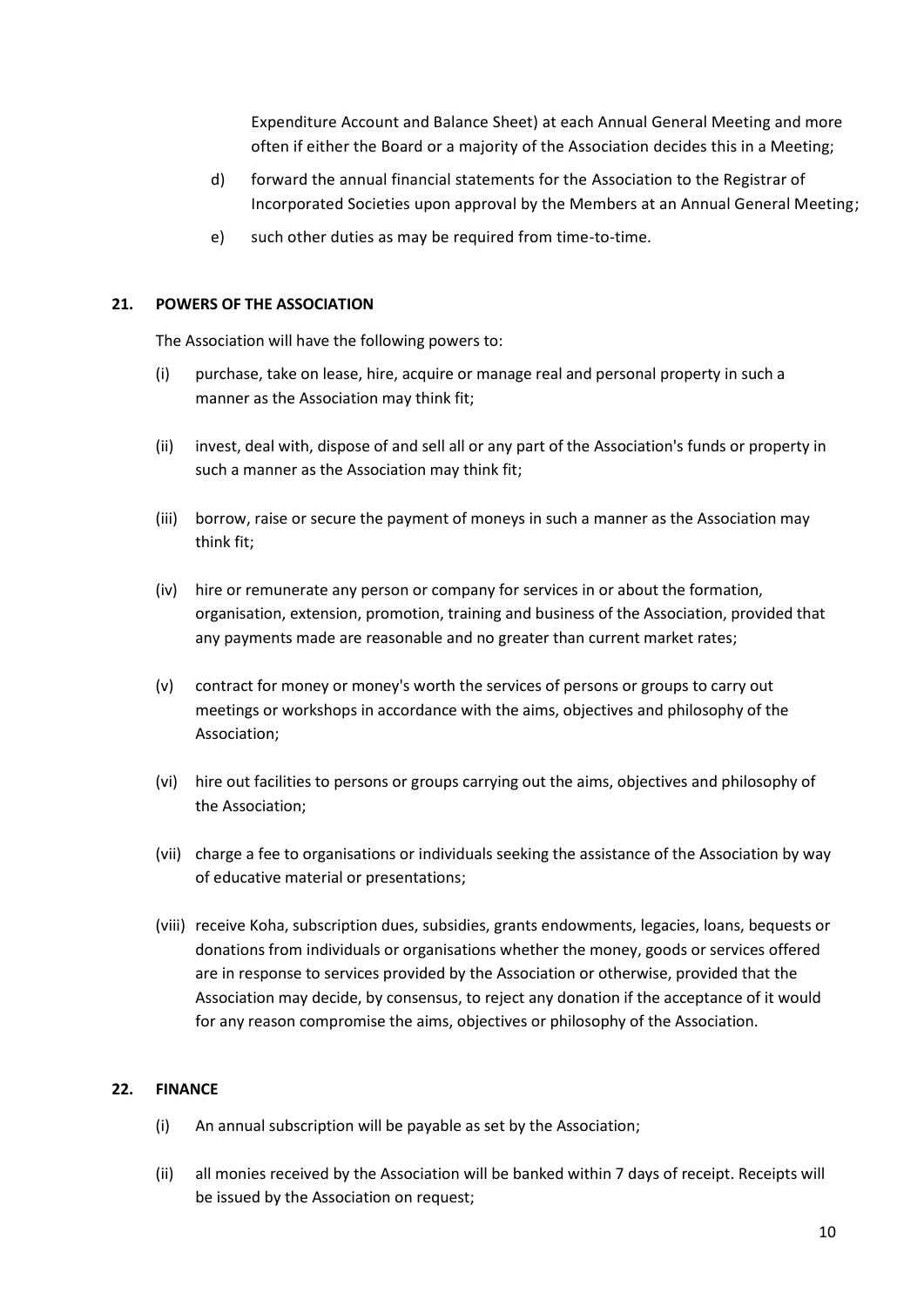- (iii) the Association will keep accounts which are a full, true and complete record of the affairs of the Association;
- (iv) any charges applied for using the Association's facilities will be fixed by the Association;
- (v) the Association may as and when necessary authorise the payment of reasonable out of pocket expenses of any Member of the Association, incurred on behalf of the Association, which will be paid from Association funds;
- (vi) no Member or Members family will benefit personally from any of the property or funds of the Association other than for payment for services rendered at a reasonable market value;
- (vii) the Treasurer will have general responsibility to the Association for the financial affairs and accounting of the Association, and specific responsibilities as detailed in rule 20(iii)(a-d);
- (viii) the funds of the Association will be held in any account(s) with such financial institutions as decided by the Association;
- (ix) withdrawals from the Association's funds are to be signed by any two nominated signatories, one being an Officer of the Board, and another Association Member;
- (x) the Association may authorise the payment of salary to Association Members and other persons who are engaged to carry out duties on behalf of the Association, provided that any payments made are reasonable and no greater than current market rates;
- (xi) no financial commitments are to be entered into and no payment made without the prior approval of the Association. That approval will be recorded in the Minutes of the Meeting at which approval is given;
- (xii) the Association may authorise the payment of funds to further the aims and objectives of the Association.

# **23. COMMON SEAL**

The Association will have a Common Seal which will be kept in the custody of the Treasurer and will be used whenever the common Seal of the Association requires to be impressed on any instrument and the same will be affixed pursuant to a Resolution of the Association and in the presence of and attested by any two of the representative Board Members as appointed by the Association.

# **24. AUDITOR AND SOLICITOR**

An honorary auditor and honorary solicitor may be appointed at the Annual General Meeting.